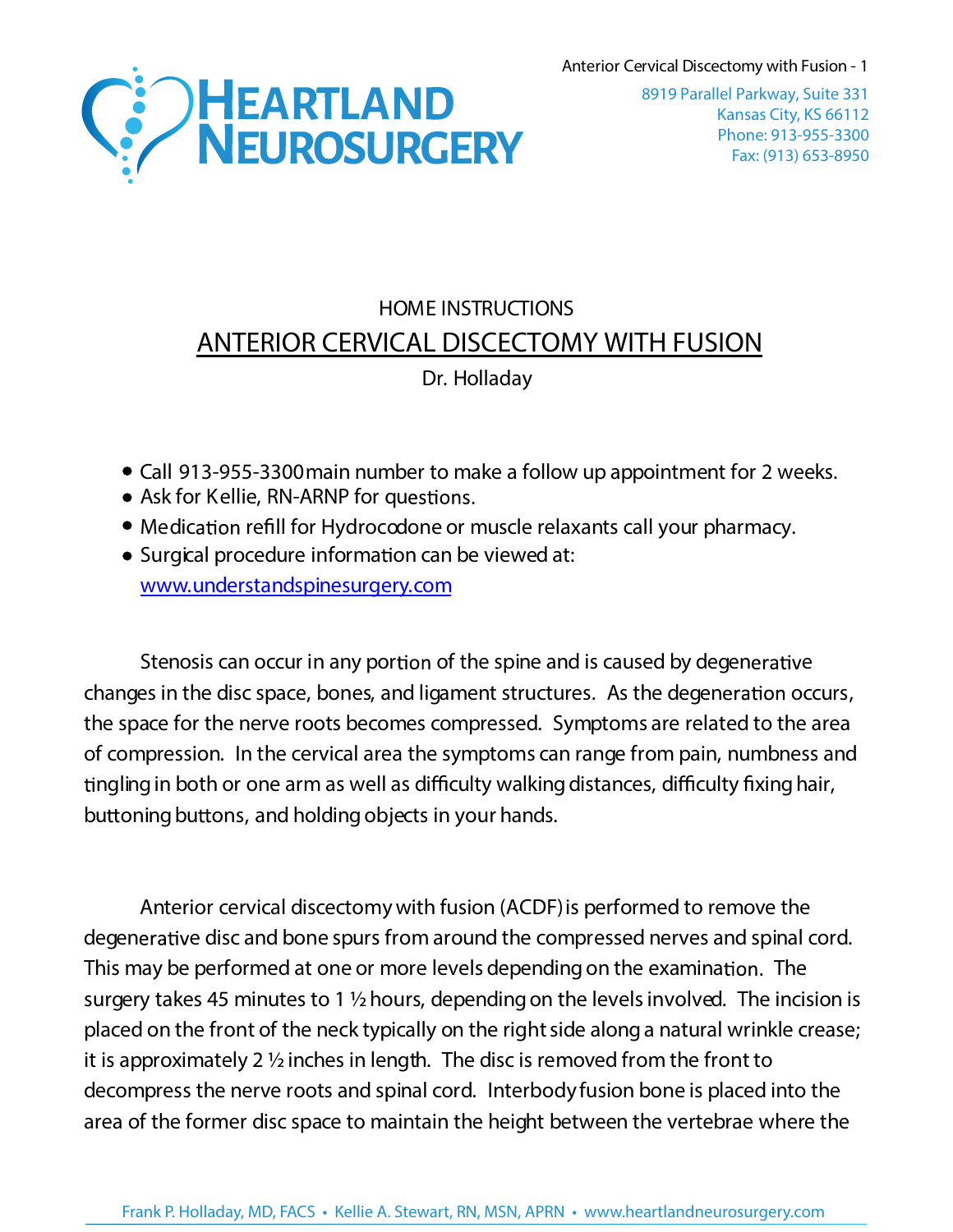disc was located. The nerve roots are examined to ensure adequate decompression. The muscle and tissue are closed and sutured and the incision is closed. The skin is closed and steri-strips are placed over the incision. A final dressing is placed.

A soft cervical collar may be placed to be worn for 1 week, and then removed. It is ok to remove the collar for showering. The first shower is in 48 hours and the overlying dressing can be removed from the incision and the incision is allowed to get wet. Pat the incision dry and you may leave the incision and steri-strips exposed to air. Replace the collar once skin is dry.

You may notice a mild hoarseness or sore throat after surgery and a feeling of difficulty swallowing more than liquids. This will pass in a couple of days. You are encouraged to drink plenty of fluids. If swallowing if difficult to the point you cannot drink water, then call and let us know; this is extremely rare.

Generally, you will go home from the recovery room or be in the hospital overnight. Rehabilitation may be involved to assist with teaching you post-operative neck education.

Ice packs to the front and back of the neck will help with muscular pain control. You may also apply a topical muscle rub to the back of the neck as needed for relaxation. Ice is used for 45 minutes every 3-4 hours for the first 72 hours, then can be changed to heat to the back of the neck as needed. **No Ibuprofen or Aleve products** after a fusion since they suppress the anti-inflammatory response and this is needed for the fusion to heal over time. These can be resumed in about 6 months.

Activity is as you tolerate. Light activity around the house for the first few days; then set about a walking program daily. Start slow and increase the distance on a weekly basis. Be consistent with activity throughout the week. No activity that puts you